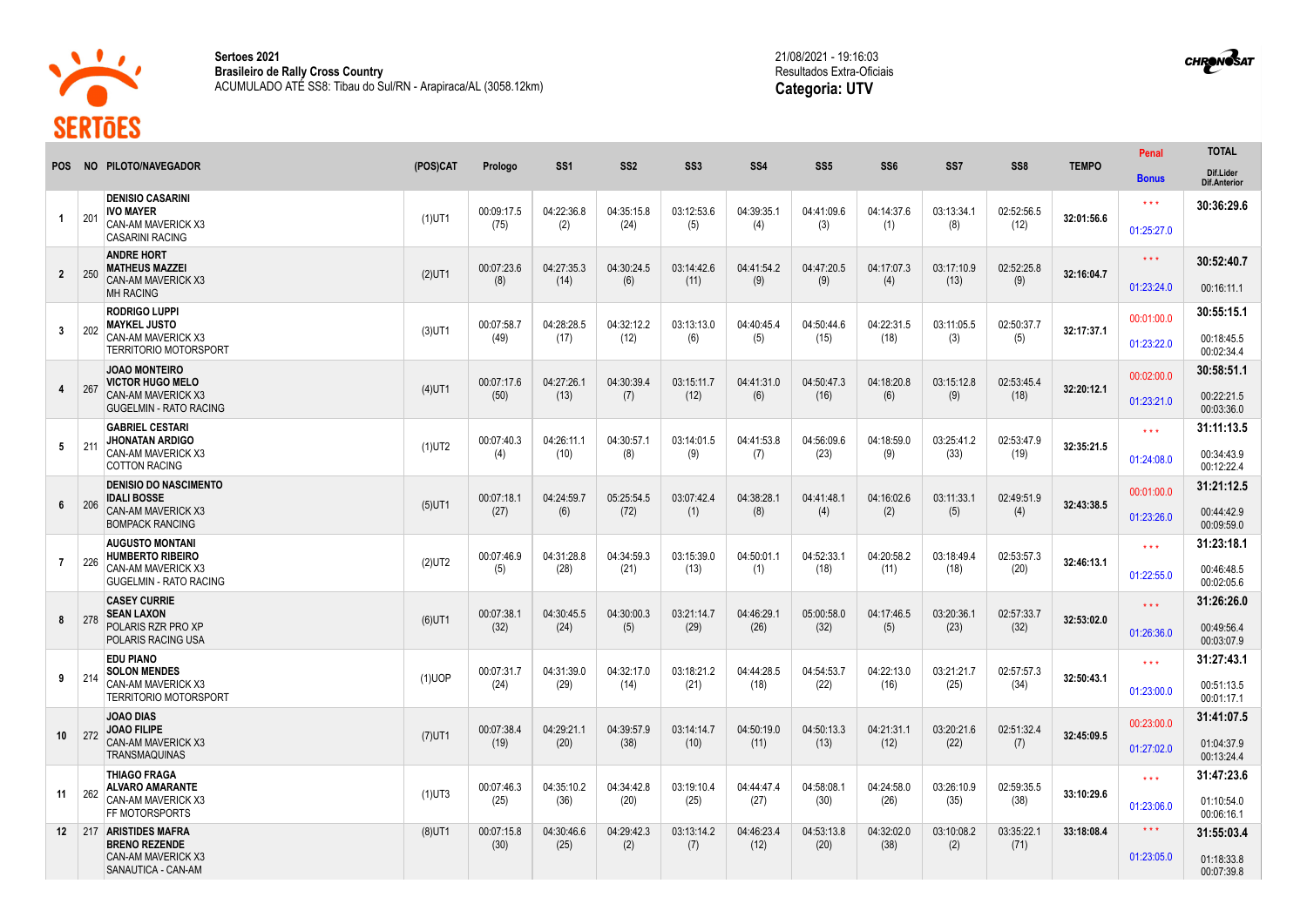| 13 | 237  | <b>ALEX BUCHHEIM</b><br><b>MIGUEL FALCAO</b><br>CAN-AM MAVERICK X3  | $(1)$ UOV | 00:07:56.7<br>(3)  | 04:30:17.0<br>(22) | 04:33:42.4<br>(17) | 03:18:38.6<br>(24) | 04:49:30.1<br>(16) | 05:07:24.1<br>(41) | 04:42:16.4<br>(52) | 03:23:33.6<br>(28) | 02:56:15.2<br>(29) | 33:29:34.1 | $\star \star \star$      | 32:06:36.1<br>01:30:06.5 |
|----|------|---------------------------------------------------------------------|-----------|--------------------|--------------------|--------------------|--------------------|--------------------|--------------------|--------------------|--------------------|--------------------|------------|--------------------------|--------------------------|
|    |      | <b>RMATTHEIS</b><br><b>PEDRO MAC DOWELL</b>                         |           |                    |                    |                    |                    |                    |                    |                    |                    |                    |            | 01:22:58.0               | 00:11:32.7<br>32:12:11.2 |
| 14 | 257  | <b>CAIO SPOLIDORIO</b><br>CAN-AM MAVERICK X3                        | $(2)$ UT3 | 00:07:56.1<br>(45) | 04:32:50.7<br>(34) | 04:38:42.3<br>(37) | 03:18:36.1<br>(23) | 04:48:01.3<br>(24) | 04:45:42.5<br>(6)  | 04:21:59.8<br>(15) | 03:33:58.8<br>(44) | 02:58:17.6<br>(35) | 33:06:05.2 | 00:31:00.0<br>01:24:54.0 | 01:35:41.6               |
|    |      | <b>COTTON RACING</b><br><b>SILVIO MARTINS</b>                       |           |                    |                    |                    |                    |                    |                    |                    |                    |                    |            |                          | 00:05:35.1<br>32:15:26.9 |
| 15 | 233  | <b>WINICIUS MARTINS</b><br><b>CAN-AM MAVERICK X3</b>                | $(2)$ UOV | 00:07:53.7<br>(43) | 04:42:33.1<br>(47) | 04:35:20.5<br>(25) | 03:21:32.6<br>(30) | 05:11:28.8<br>(21) | 04:58:12.2<br>(31) | 04:25:11.2<br>(27) | 03:18:32.9<br>(17) | 03:02:48.9<br>(51) | 33:43:33.9 | 00:01:00.0<br>01:29:07.0 | 01:38:57.3               |
|    |      | <b>MARTINS RACING</b><br><b>EUCLIDES BENVENUTI</b>                  |           |                    |                    |                    |                    |                    |                    |                    |                    |                    |            | $\star \star \star$      | 00:03:15.7<br>32:17:12.7 |
| 16 | 251  | <b>HENRY RITTER</b><br>CAN-AM MAVERICK X3<br><b>BENVETEX RACING</b> | $(3)$ UOV | 00:07:55.2<br>(40) | 04:40:06.1<br>(45) | 04:35:33.8<br>(28) | 03:28:21.3<br>(48) | 04:57:37.2<br>(59) | 04:57:54.9<br>(28) | 04:30:07.2<br>(35) | 03:21:57.2<br>(26) | 03:00:51.8<br>(43) | 33:40:24.7 | 01:23:12.0               | 01:40:43.1<br>00:01:45.8 |
|    |      | <b>GUSTAVO ZANFORLIN</b><br><b>ANDRE MUNHOZ</b>                     |           | 00:07:26.3         | 04:28:54.7         | 04:45:22.9         | 03:11:22.8         | 04:46:02.0         | 05:26:05.2         | 04:18:41.2         | 03:18:54.0         | 03:12:10.8         |            | 00:15:00.0               | 32:21:34.9               |
| 17 | 235  | CAN-AM MAVERICK X3<br>JOHNNYS & JOS RALLY TEAM                      | $(3)$ UT2 | (42)               | (19)               | (49)               | (4)                | (44)               | (54)               | (7)                | (19)               | (61)               | 33:34:59.9 | 01:28:25.0               | 01:45:05.3<br>00:04:22.2 |
| 18 | 244  | <b>WANDER GARCEZ</b><br><b>FABIO ZELLER</b>                         | $(4)$ UOV | 00:08:03.5         | 04:37:46.4         | 04:49:09.5         | 03:23:18.4         | 04:51:48.7         | 05:10:34.2         | 04:26:47.5         | 03:25:24.1         | 02:57:52.9         | 33:50:45.2 | $\star\star\star$        | 32:24:46.2               |
|    |      | CAN-AM MAVERICK X3<br>PODIUM RACING                                 |           | (11)               | (41)               | (56)               | (37)               | (14)               | (43)               | (31)               | (32)               | (33)               |            | 01:25:59.0               | 01:48:16.6<br>00:03:11.3 |
| 19 | 215  | <b>MARKUS DE WIT</b><br><b>GIOVANI BORDIN</b>                       | $(4)$ UT2 | 00:09:27.2         | 04:37:40.8         | 04:44:04.1         | 03:16:06.9         | 04:55:54.6         | 04:58:00.1         | 04:32:10.2         | 03:31:01.1         | 02:59:36.5         | 33:44:01.5 | 00:15:00.0               | 32:29:35.5               |
|    |      | CAN-AM MAVERICK X3<br><b>DE WIT RACING</b>                          |           | (55)               | (38)               | (47)               | (15)               | (31)               | (29)               | (40)               | (40)               | (39)               |            | 01:29:26.0               | 01:53:05.9<br>00:04:49.3 |
| 20 | 253  | <b>LEANDRO FRACASSI</b><br><b>EDU COSTA</b>                         | $(3)$ UT3 | 00:07:27.0         | 04:43:53.9         | 04:37:52.0         | 03:21:46.7         | 04:52:27.0         | 04:57:05.7         | 04:28:43.2         | 03:46:49.4         | 02:55:55.8         | 33:52:00.7 | 00:03:00.0               | 32:31:47.7               |
|    |      | CAN-AM MAVERICK X3<br><b>COTTON RACING</b>                          |           | (76)               | (49)               | (35)               | (32)               | (38)               | (26)               | (33)               | (54)               | (26)               |            | 01:23:13.0               | 01:55:18.1<br>00:02:12.2 |
| 21 | 227  | <b>MATHEUS GERMINIANI</b><br><b>JOAO SCHNORNBERGER</b>              | $(4)$ UT3 | 00:07:53.5         | 04:31:13.9         | 04:38:06.9         | 03:33:05.7         | 04:58:28.9         | 04:48:23.6         | 04:23:01.6         | 03:55:13.7         | 03:00:27.9         | 33:55:55.7 | 00:03:00.0               | 32:35:45.7               |
|    |      | CAN-AM MAVERICK X3<br><b>DANGO RACING</b>                           |           | (12)               | (27)               | (36)               | (53)               | (32)               | (10)               | (20)               | (62)               | (41)               |            | 01:23:10.0               | 01:59:16.1<br>00:03:58.0 |
| 22 | 208  | <b>LEANDRO TORRES</b><br><b>JOAO ARENA</b>                          | $(2)$ UOP | 00:07:52.2         | 04:39:41.3         | 04:42:29.9         | 03:24:56.0         | 05:07:24.0         | 04:57:48.9         | 04:34:29.8         | 03:25:43.6         | 03:06:03.8         | 34:06:29.5 | $\star\star\star$        | 32:39:37.5               |
|    |      | POLARIS TURBO S<br><b>TORRES RACING</b>                             |           | (39)               | (43)               | (44)               | (41)               | (45)               | (27)               | (45)               | (34)               | (58)               |            | 01:26:52.0               | 02:03:07.9<br>00:03:51.8 |
| 23 | 249  | CHRISTIAN KLAWA<br><b>RICARDO DE CASTRO</b>                         | $(5)$ UT2 | 00:07:57.8         | 04:27:14.6         | 04:31:07.0         | 04:01:57.2         | 04:41:53.8         | 04:48:36.8         | 04:26:05.2         | 04:05:04.4         | 02:53:23.0         | 34:03:19.8 | $\star \star \star$      | 32:40:00.8               |
|    |      | CAN-AM MAVERICK X3<br><b>KD RACING</b>                              |           | (37)               | (12)               | (10)               | (71)               | (54)               | (11)               | (28)               | (65)               | (13)               |            | 01:23:19.0               | 02:03:31.2<br>00:00:23.3 |
| 24 | 224  | <b>NELSON PIQUET</b><br><b>FLAVIO FRANCA</b>                        | $(6)$ UT2 | 00:07:58.9         | 04:38:31.7         | 04:35:12.5         | 03:16:35.8         | 04:56:43.5         | 05:28:04.0         | 04:29:16.9         | 03:41:33.1         | 02:53:24.9         | 34:07:21.3 | $\star \star \star$      | 32:44:17.3               |
|    |      | <b>CAN-AM MAVERICK X3</b><br><b>COTTON / MATTHEIS</b>               |           | (47)               | (42)               | (23)               | (17)               | (7)                | (56)               | (34)               | (51)               | (14)               |            | 01:23:04.0               | 02:07:47.7<br>00:04:16.5 |
| 25 | -221 | <b>JOSE RUFINO NETO</b><br><b>JOSE ARISTOTELES FIUZA</b>            | $(3)$ UOP | 00:07:54.0         | 04:30:34.3         | 04:41:52.0         | 03:21:35.5         | 05:34:42.0         | 05:10:16.5         | 04:31:41.1         | 03:23:39.0         | 02:56:08.0         | 34:18:22.4 | $\star\star\star$        | 32:55:11.4               |
|    |      | CAN-AM MAVERICK X3<br>PROHOSPITAL RALLY TEAM                        |           | (51)               | (23)               | (41)               | (31)               | (8)                | (42)               | (37)               | (29)               | (27)               |            | 01:23:11.0               | 02:18:41.8<br>00:10:54.1 |
| 26 | 263  | <b>DALTRO MARONEZI</b><br><b>LUCIANI MARONEZI</b>                   | $(5)$ UOV | 00:07:58.0         | 04:47:23.4         | 04:35:54.5         | 03:22:31.2         | 05:02:53.9         | 05:15:28.9         | 04:32:07.6         | 03:30:01.4         | 03:03:15.2         | 34:17:34.1 | 00:04:00.0               | 32:58:25.1               |
|    |      | <b>CAN-AM MAVERICK X3</b><br><b>MEM MOTORSPORT</b>                  |           | (41)               | (51)               | (29)               | (35)               | (42)               | (46)               | (39)               | (39)               | (52)               |            | 01:23:09.0               | 02:21:55.5<br>00:03:13.7 |
| 27 |      | │ 269 │LUIS CARLOS NACIF                                            | $(6)$ UOV | 00:08:03.6         | 04:39:46.8         | 04:46:48.2         | 03:30:27.9         | 04:53:11.7         | 05:05:15.0         | 04:26:17.3         | 03:26:45.4         | 03:23:46.8         | 34:20:22.7 | 01:04:00.0               | 33:57:57.7               |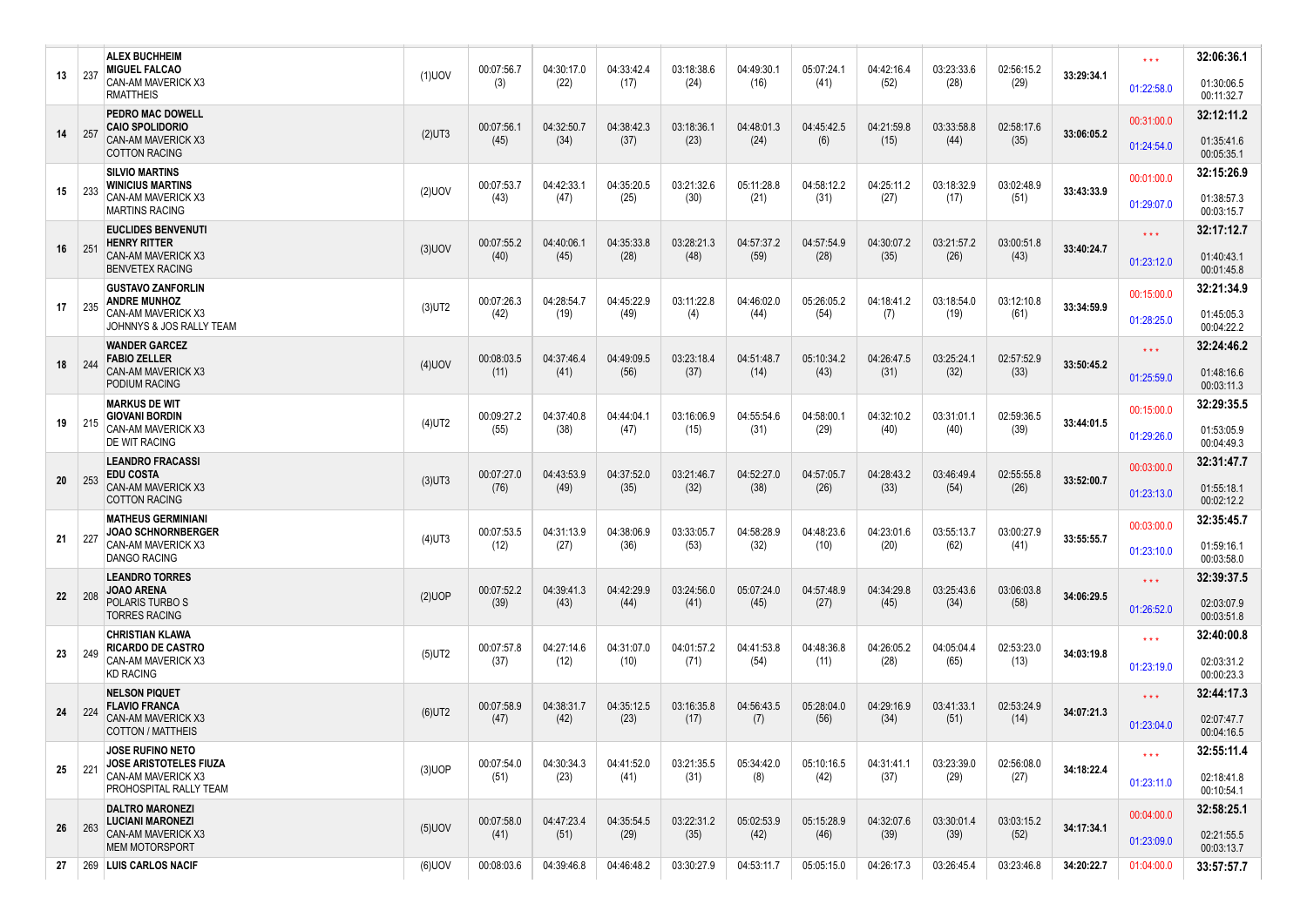|    |     | <b>FAUSTO DALLAPE</b><br>CAN-AM MAVERICK X3<br><b>TERRITORIO MOTORSPORT</b> |            | (48)               | (44)               | (52)               | (52)               | (68)               | (36)               | (30)               | (36)               | (68)               |            | 01:26:25.0        | 03:21:28.1<br>00:59:32.6 |
|----|-----|-----------------------------------------------------------------------------|------------|--------------------|--------------------|--------------------|--------------------|--------------------|--------------------|--------------------|--------------------|--------------------|------------|-------------------|--------------------------|
|    |     | <b>WILKER CAMPOS</b><br><b>LAURO SOBREIRA</b>                               |            | 00:07:37.6         | 04:26:01.9         | 04:32:12.3         | 03:21:05.5         | 04:45:49.7         | 04:56:14.5         | 06:30:00.0         | 03:25:12.5         | 02:52:17.8         |            | 00:31:00.0        | 34:02:40.8               |
| 28 | 264 | CAN-AM MAVERICK X3<br><b>COTTON RACING</b>                                  | $(7)$ UT2  | (56)               | (8)                | (13)               | (28)               | (50)               | (24)               | (71)               | (31)               | (8)                | 34:56:31.8 | 01:24:51.0        | 03:26:11.2<br>00:04:43.1 |
|    |     | <b>LEONARDO CASTRO</b><br><b>JOAO VICTOR RIBEIRO</b>                        |            | 00:07:51.5         | 04:27:54.2         | 05:15:45.2         | 03:19:13.0         | 05:53:39.6         | 04:54:47.1         | 04:47:50.3         | 03:20:09.4         | 03:22:43.9         |            | $\star\star\star$ | 34:06:42.2               |
| 29 | 232 | CAN-AM MAVERICK X3<br>C3 RACING                                             | $(8)$ UT2  | (23)               | (15)               | (67)               | (26)               | (34)               | (21)               | (72)               | (20)               | (67)               | 35:29:54.2 | 01:23:12.0        | 03:30:12.6<br>00:04:01.4 |
|    |     | PEDRO HENRIQUE TEIXEIRA<br>PAULO HENRIQUE COSTA                             |            | 00:08:20.6         | 04:57:07.5         | 04:46:01.6         | 03:57:02.4         | 04:59:00.0         | 05:25:43.1         | 04:33:12.7         | 03:38:41.2         | 03:00:14.3         |            | 00:15:00.0        | 34:11:08.4               |
| 30 | 256 | CAN-AM MAVERICK X3<br>PH2 RACING TEAM                                       | $(5)$ UT3  | (36)               | (58)               | (51)               | (68)               | (13)               | (53)               | (73)               | (49)               | (40)               | 35:25:23.4 | 01:29:15.0        | 03:34:38.8<br>00:04:26.2 |
|    |     | <b>HELENA DEYAMA</b><br><b>CRISTINA POSSETTI</b>                            |            | 00:08:09.5         | 04:45:59.1         | 04:55:44.1         | 03:41:17.5         | 05:10:22.9         | 05:20:27.6         | 04:43:40.5         | 03:49:26.3         | 03:05:43.1         |            | 00:04:00.0        | 34:15:58.6               |
| 31 | 248 | CAN-AM MAVERICK X3<br>MUSA - MULHERES UNIDAS SERTOES ADENTRO                | $(7)$ UOV  | (64)               | (50)               | (59)               | (59)               | (70)               | (48)               | (74)               | (56)               | (57)               | 35:40:50.6 | 01:28:52.0        | 03:39:29.0<br>00:04:50.2 |
|    | 241 | <b>CARLOS EDUARDO MELO</b><br><b>GEORGE MARTINS</b>                         |            | 00:08:36.7         | 04:53:38.6         | 05:00:27.3         | 03:34:13.9         | 05:07:00.8         | 05:46:52.2         | 04:38:30.9         | 03:50:46.2         | 03:02:08.1         | 36:02:14.7 | $\star\star\star$ | 34:32:39.7               |
| 32 |     | CAN-AM MAVERICK X3<br>NEXOSRALLYTEAM                                        | $(4)$ UOP  | (58)               | (56)               | (63)               | (56)               | (47)               | (65)               | (75)               | (57)               | (46)               |            | 01:29:35.0        | 03:56:10.1<br>00:16:41.1 |
|    |     | <b>FILIPE CAMEIRINHA</b><br><b>NUNO MIGUEL FERNANDES</b>                    |            | 00:07:49.0         | 05:40:00.0         | 04:42:28.7         | 04:04:58.1         | 05:00:23.8         | 05:06:17.7         | 04:23:12.4         | 03:18:28.6         | 02:53:43.5         |            | 00:57:00.0        | 34:50:56.8               |
| 33 | 271 | CAN-AM MAVERICK X3<br>RALLY BRASIL - BENIMOTO RACING TEAM                   | $(9)$ UT1  | (69)               | (67)               | (43)               | (72)               | (58)               | (40)               | (76)               | (16)               | (16)               | 35:17:21.8 | 01:23:25.0        | 04:14:27.2<br>00:18:17.1 |
|    |     | <b>ALLAN CESTARI</b><br><b>WEIDNER MOREIRA</b>                              |            | 00:07:46.0         | 05:40:00.0         | 04:42:24.1         | 03:25:13.5         | 04:47:50.6         | 04:51:29.4         | 04:26:15.9         | 03:29:09.1         | 03:02:45.7         |            | 01:47:00.0        | 34:51:18.3               |
| 34 | 212 | CAN-AM MAVERICK X3<br><b>COTTON RACING</b>                                  | $(5)$ UOP  | (33)               | (68)               | (42)               | (44)               | (53)               | (17)               | (77)               | (38)               | (50)               | 34:32:54.3 | 01:28:36.0        | 04:14:48.7<br>00:00:21.5 |
| 35 | 243 | <b>LELIO CARNEIRO</b><br><b>WEBERTH MOREIRA</b>                             |            | 00:08:14.4         | 04:41:30.8         | 04:46:57.7         | 03:23:35.0         | 04:56:23.1         | 05:06:00.0         | 06:00:43.4         | 03:36:09.5         | 03:13:47.1         |            | 00:59:00.0        | 35:25:59.0               |
|    |     | CAN-AM MAVERICK X3<br>PXDS RALLY TEAM                                       | $(6)$ UT3  | (29)               | (69)               | (53)               | (38)               | (48)               | (37)               | (78)               | (45)               | (62)               | 35:53:21.0 | 01:26:22.0        | 04:49:29.4<br>00:34:40.7 |
|    |     | <b>JOSE DAGOBERTO DE MELO</b><br><b>HUGO DE ARAUJO</b>                      |            | 00:08:35.9         | 04:51:31.7         | 04:42:43.1         | 04:33:23.4         | 05:00:33.3         | 05:03:00.4         | 04:35:51.0         | 04:39:18.9         | 02:59:14.6         |            | 00:40:00.0        | 35:51:03.3               |
| 36 | 274 | CAN-AM MAVERICK X3<br><b>BOX ADVENTURE</b>                                  | $(9)$ UT2  | (59)               | (70)               | (45)               | (74)               | (20)               | (35)               | (79)               | (70)               | (37)               | 36:34:12.3 | 01:23:09.0        | 05:14:33.7<br>00:25:04.3 |
|    |     | <b>ITALO SANTIAGO</b><br>LINCOLN DIEGO CIRQUEIRA                            |            | 00:09:04.0         | 05:05:14.3         | 05:04:39.8         | 03:47:13.7         | 05:18:14.7         | 05:29:54.2         | 04:53:57.3         | 03:58:49.7         | 03:27:10.6         |            | 00:22:00.0        | 36:12:56.3               |
| 37 | 280 | CAN-AM MAVERICK X3<br>PRO RALLY                                             | $(7)$ UT3  | (68)               | (71)               | (64)               | (65)               | (40)               | (59)               | (80)               | (64)               | (69)               | 37:14:18.3 | 01:23:22.0        | 05:36:26.7<br>00:21:53.0 |
|    |     | <b>DANIEL GONCALVES</b><br><b>MARCELO CARESTIATO</b>                        |            | 00:08:22.7         | 05:40:00.0         | 04:51:30.0         | 04:53:58.2         | 05:15:53.9         | 05:06:09.7         | 04:33:45.5         | 03:32:47.4         | 03:02:41.1         |            | 01:27:00.0        | 37:05:58.5               |
| 38 | 247 | CAN-AM MAVERICK X3<br><b>CACA LEGUAS</b>                                    | $(8)$ UOV  | (74)               | (72)               | (57)               | (76)               | (49)               | (38)               | (81)               | (43)               | (49)               | 37:05:08.5 | 01:26:10.0        | 06:29:28.9<br>00:53:02.2 |
|    |     | LEONARDO ISHIZUKA<br><b>CLAUDIO BIENEMANN</b>                               |            | 00:10:54.0         | 05:36:23.7         | 05:35:44.2         | 03:45:55.0         | 05:28:48.4         | 05:28:51.3         | 05:11:55.4         | 03:58:13.9         | 03:28:25.0         |            | $***$             | 37:15:10.9               |
| 39 | 291 | CAN-AM MAVERICK X3<br><b>INBRA BLINDADOS - BROSOL RACING TEAM</b>           | $(8)$ UT3  | (65)               | (73)               | (75)               | (64)               | (64)               | (58)               | (82)               | (63)               | (70)               | 38:45:10.9 | 01:30:00.0        | 06:38:41.3<br>00:09:12.4 |
|    |     | <b>RICARDO MARIOTTI</b><br><b>GABRIEL BISSOTTO</b>                          |            | 00:08:19.0         | 05:40:00.0         | 04:55:46.2         | 03:44:53.7         | 04:55:15.1         | 05:06:11.2         | 05:11:12.2         | 03:40:59.0         | 03:04:12.5         |            | 02:26:00.0        | 37:22:48.9               |
| 40 | 268 | <b>CAN-AM MAVERICK X3</b><br><b>DANGO RACING</b>                            | $(9)$ UOV  | (81)               | (74)               | (60)               | (62)               | (62)               | (39)               | (83)               | (50)               | (54)               | 36:26:48.9 | 01:30:00.0        | 06:46:19.3<br>00:07:38.0 |
| 41 |     | 220 JOAO PEDRO FRANCIOSI<br><b>CESAR VALANDRO</b>                           | $(10)$ UT2 | 00:07:28.8<br>(63) | 04:24:17.5<br>(75) | 04:31:26.2<br>(11) | 05:30:00.0<br>(77) | 04:56:03.3<br>(67) | 06:05:56.6<br>(67) | 04:22:20.3<br>(84) | 03:18:06.6<br>(15) | 02:53:34.0<br>(15) | 36:09:13.3 | 03:06:00.0        | 37:51:49.3               |
|    |     |                                                                             |            |                    |                    |                    |                    |                    |                    |                    |                    |                    |            | 01:23:24.0        |                          |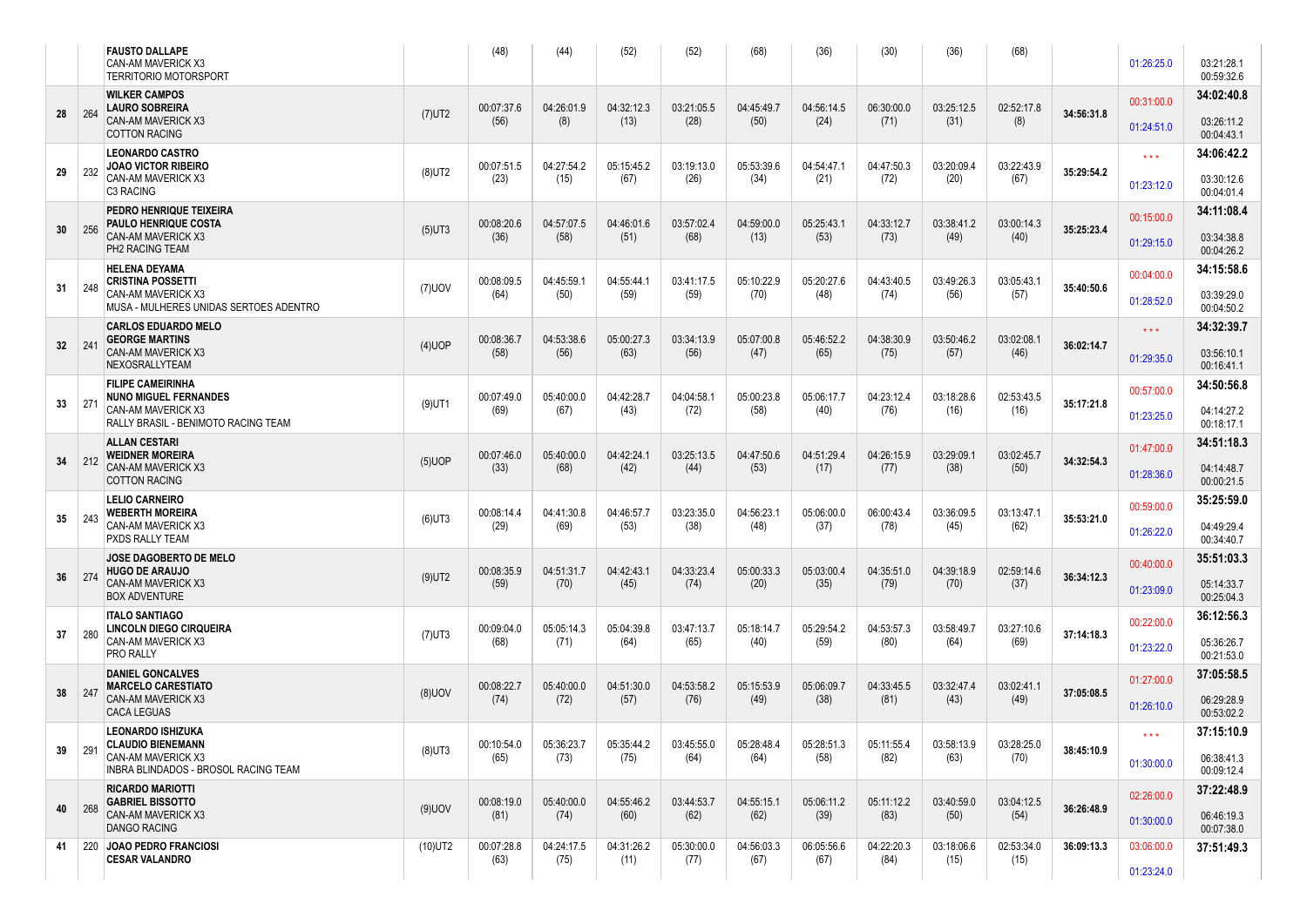|    |     | <b>CAN-AM MAVERICK X3</b><br><b>COTTON RACING</b>         |            |                    |                    |                    |                    |                    |                    |                    |                    |                    |            |                   | 07:15:19.7<br>00:29:00.4 |
|----|-----|-----------------------------------------------------------|------------|--------------------|--------------------|--------------------|--------------------|--------------------|--------------------|--------------------|--------------------|--------------------|------------|-------------------|--------------------------|
|    |     | <b>REINALDO VARELA</b><br><b>GUNNAR DUMS</b>              |            | 00:07:30.0         | 04:19:24.0         | 04:35:32.3         | 03:24:19.5         | 06:30:00.0         | 04:43:28.6         | 04:22:57.1         | 03:12:02.6         | 02:52:32.6         |            | 05:47:00.0        | 38:30:15.7               |
| 42 | 204 | CAN-AM MAVERICK X3<br>VARELA CAN-AM MONSTER ENERGY        | $(6)$ UOP  | (15)               | (76)               | (27)               | (78)               | (36)               | (5)                | (61)               | (6)                | (10)               | 34:07:46.7 | 01:24:31.0        | 07:53:46.1<br>00:38:26.4 |
|    |     | <b>MARCOS FINATO</b><br><b>GUILHERME HOLANDA</b>          |            | 00:07:42.4         | 04:30:52.5         | 06:00:00.0         | 03:24:21.6         | 04:46:20.4         | 04:57:02.0         | 04:27:03.0         | 03:16:44.6         | 02:54:14.3         |            | 05:01:00.0        | 39:25:20.8               |
| 43 | 252 | CAN-AM MAVERICK X3<br><b>BIANCHINI RALLY</b>              | $(10)$ UOV | (16)               | (77)               | (77)               | (79)               | (39)               | (25)               | (41)               | (11)               | (23)               | 34:24:20.8 | $\star\star\star$ | 08:48:51.2<br>00:55:05.1 |
|    |     | <b>LUIZ CLAUDIO PARENTE</b><br><b>RICARDO AMORIM</b>      |            | 00:07:36.8         | 05:40:00.0         | 05:23:19.5         | 03:25:38.0         | 05:03:41.8         | 04:52:44.5         | 04:24:55.1         | 03:20:54.7         | 02:53:44.3         |            | 05:53:00.0        | 39:39:34.7               |
| 44 | 275 | CAN-AM MAVERICK X3<br>SMART RALLY TEAM                    | $(11)$ UOV | (17)               | (78)               | (78)               | (80)               | (72)               | (19)               | (55)               | (24)               | (17)               | 35:12:34.7 | 01:26:00.0        | 09:03:05.1<br>00:14:13.9 |
|    |     | <b>DANIEL MAHSEREDJIAN</b><br><b>CESAR PEREIRA</b>        |            | 00:07:46.6         | 05:40:00.0         | 04:47:06.8         | 03:20:01.9         | 04:46:28.9         | 05:02:23.4         | 04:18:58.2         | 03:13:25.8         | 03:40:44.9         |            | 06:10:00.0        | 39:43:03.5               |
| 45 | 265 | CAN-AM MAVERICK X3<br>RALLY BRASIL - BENIMOTO RACING TEAM | $(10)$ UT1 | (28)               | (79)               | (79)               | (81)               | (73)               | (33)               | (49)               | (7)                | (72)               | 34:56:56.5 | 01:23:53.0        | 09:06:33.9<br>00:03:28.8 |
| 46 | 225 | <b>OTAVIO SOUZA LEITE</b><br><b>WLADIMIR GRUNENBERG</b>   | $(11)$ UT2 | 00:07:22.9         | 04:25:53.3         | 04:35:07.4         | 03:29:49.4         | 04:38:40.9         | 04:40:48.0         | 04:16:14.6         | 05:30:00.0         | 02:56:13.9         | 34:40:10.4 | 06:31:00.0        | 39:46:00.4               |
|    |     | CAN-AM MAVERICK X3<br><b>TRANSMAQUINAS</b>                |            | (22)               | (80)               | (80)               | (82)               | (74)               | (1)                | (21)               | (72)               | (28)               |            | 01:25:10.0        | 09:09:30.8<br>00:02:56.9 |
| 47 | 219 | <b>THIAGO TORRES</b><br><b>EDUARDO SHIGA</b>              | $(12)$ UT2 | 00:07:39.5         | 04:29:21.2         | 04:37:23.8         | 03:30:04.3         | 06:30:00.0         | 04:49:06.4         | 04:23:13.2         | 03:17:11.5         | 03:04:56.5         | 34:48:56.4 | 06:30:00.0        | 39:53:51.4               |
|    |     | POLARIS TURBO S<br><b>TORRES RACING</b>                   |            | (31)               | (81)               | (81)               | (83)               | (75)               | (12)               | (29)               | (73)               | (55)               |            | 01:25:05.0        | 09:17:21.8<br>00:07:51.0 |
|    |     | <b>ALEXANDRE MIGUEL</b><br><b>FAUSTO MOTA</b>             |            | 00:07:28.8         | 05:39:36.          | 04:31:05.8         | 03:23:00.0         | 04:38:31.2         | 04:41:07.8         | 04:23:24.0         | 05:30:00.0         | 02:48:12.0         |            | 05:45:00.0        | 40:04:08.7               |
| 48 | 277 | CAN-AM MAVERICK X3<br>RALLY BRASIL - BENIMOTO RACING TEAM | $(11)$ UT1 | (7)                | (82)               | (82)               | (84)               | (76)               | (2)                | (68)               | (74)               | (1)                | 35:42:25.7 | 01:23:17.0        | 09:27:39.1<br>00:10:17.3 |
| 49 | 255 | <b>MARYO KEMPES</b><br>JOSE DE DEUS BARBOSA               | $(9)$ UT3  | 00:07:59.6         | 04:42:39.6         | 04:36:57.6         | 03:21:58.6         | 05:18:50.4         | 05:26:38.9         | 04:31:38.2         | 03:37:54.2         | 04:05:00.0         | 35:49:37.1 | 05:45:00.0        | 40:08:54.1               |
|    |     | CAN-AM MAVERICK X3<br><b>VALEN TEAM</b>                   |            | (26)               | (83)               | (83)               | (39)               | (77)               | (55)               | (46)               | (75)               | (74)               |            | 01:25:43.0        | 09:32:24.5<br>00:04:45.4 |
| 50 | 223 | <b>LUIS TIBURCIO DE MELO</b><br><b>ARTUR TEIXEIRA</b>     |            | 00:07:53.1         | 04:32:03.0         | 04:36:40.2         | 05:30:00.0         | 04:56:29.0         | 05:15:34.6         | 04:40:10.1         | 03:50:50.2         | 03:14:56.9         | 36:44:37.0 | 05:00:00.0        | 40:20:41.1               |
|    |     | <b>CAN-AM MAVERICK X3</b><br>NEXOSRALLYTEAM               | $(13)$ UT2 | (15)               | (84)               | (70)               | (40)               | (78)               | (47)               | (64)               | (76)               | (75)               |            | 01:23:56.0        | 09:44:11.5<br>00:11:47.0 |
|    |     | <b>ENIO BOZZANO</b><br><b>WELLINGTON REZENDE</b>          |            | 00:08:58.5         | 05:40:00.0         | 04:35:31.5         | 04:42:47.2         | 04:51:09.3         | 04:46:23.5         | 04:21:53.3         | 03:15:35.7         | 02:51:12.6         |            | 06:32:00.0        | 40:22:16.6               |
| 51 | 239 | CAN-AM MAVERICK X3<br><b>COTTON RACING</b>                | $(10)$ UT3 | (16)               | (67)               | (54)               | (46)               | (79)               | (7)                | (42)               | (77)               | (76)               | 35:13:31.6 | 01:23:15.0        | 09:45:47.0<br>00:01:35.5 |
|    |     | <b>FABRICIO GOMES</b><br><b>THAYS AMELIA</b>              |            | 00:08:18.5         | 05:40:00.0         | 05:15:52.3         | 03:59:09.6         | 05:16:09.0         | 05:32:42.7         | 04:47:01.4         | 03:43:39.5         | 03:01:44.9         |            | 06:31:00.0        | 42:13:37.9               |
| 52 | 288 | CAN-AM MAVERICK X3<br>EQUIPE CUPIM DE ACO 4X6             | $(11)$ UT3 | (53)               | (68)               | (22)               | (27)               | (80)               | (61)               | (67)               | (78)               | (77)               | 37:24:37.9 | 01:42:00.0        | 11:37:08.3<br>01:51:21.3 |
|    |     | <b>MARCELO WEYNE</b><br><b>ANDRE BALLA</b>                |            | 00:08:49.8         | 05:40:00.0         | 04:58:56.7         | 03:40:07.3         | 05:08:27.1         | 05:52:35.3         | 04:42:17.7         | 03:52:51.3         | 03:03:56.7         |            | 06:32:00.0        | 42:14:49.9               |
| 53 | 286 | CAN-AM MAVERICK X3<br><b>CACA LEGUAS</b>                  | $(12)$ UOV | (38)               | (69)               | (34)               | (49)               | (81)               | (66)               | (66)               | (79)               | (78)               | 37:08:01.9 | 01:25:12.0        | 11:38:20.3<br>00:01:12.0 |
|    |     | <b>PEDROQUEIROLO</b><br><b>GUILHERME TROMBINI</b>         |            | 00:07:50.6         | 04:33:26.6         | 04:29:56.2         | 03:33:57.4         | 06:30:00.0         | 06:11:00.3         | 04:20:55.4         | 04:10:11.6         | 02:52:52.9         |            | 07:17:00.0        | 42:44:09.0               |
| 54 | 260 | <b>CAN-AM MAVERICK X3</b><br><b>CASARINI RACING</b>       | $(7)$ UOP  | (72)               | (70)               | (9)                | (51)               | (82)               | (68)               | (17)               | (80)               | (79)               | 36:50:11.0 | 01:23:02.0        | 12:07:39.4<br>00:29:19.1 |
| 55 |     | 276 PAULO CLOSS<br>PAULO EDGAR CLOSS                      | $(13)$ UOV | 00:08:24.8<br>(62) | 04:51:15.9<br>(71) | 04:53:49.2<br>(33) | 03:59:39.0<br>(36) | 06:30:00.0<br>(83) | 05:23:17.2<br>(49) | 05:00:52.4<br>(19) | 03:55:01.6<br>(81) | 03:05:14.0<br>(80) | 37:47:34.0 | 06:32:00.0        | 42:51:42.1               |
|    |     |                                                           |            |                    |                    |                    |                    |                    |                    |                    |                    |                    |            | 01:27:52.0        |                          |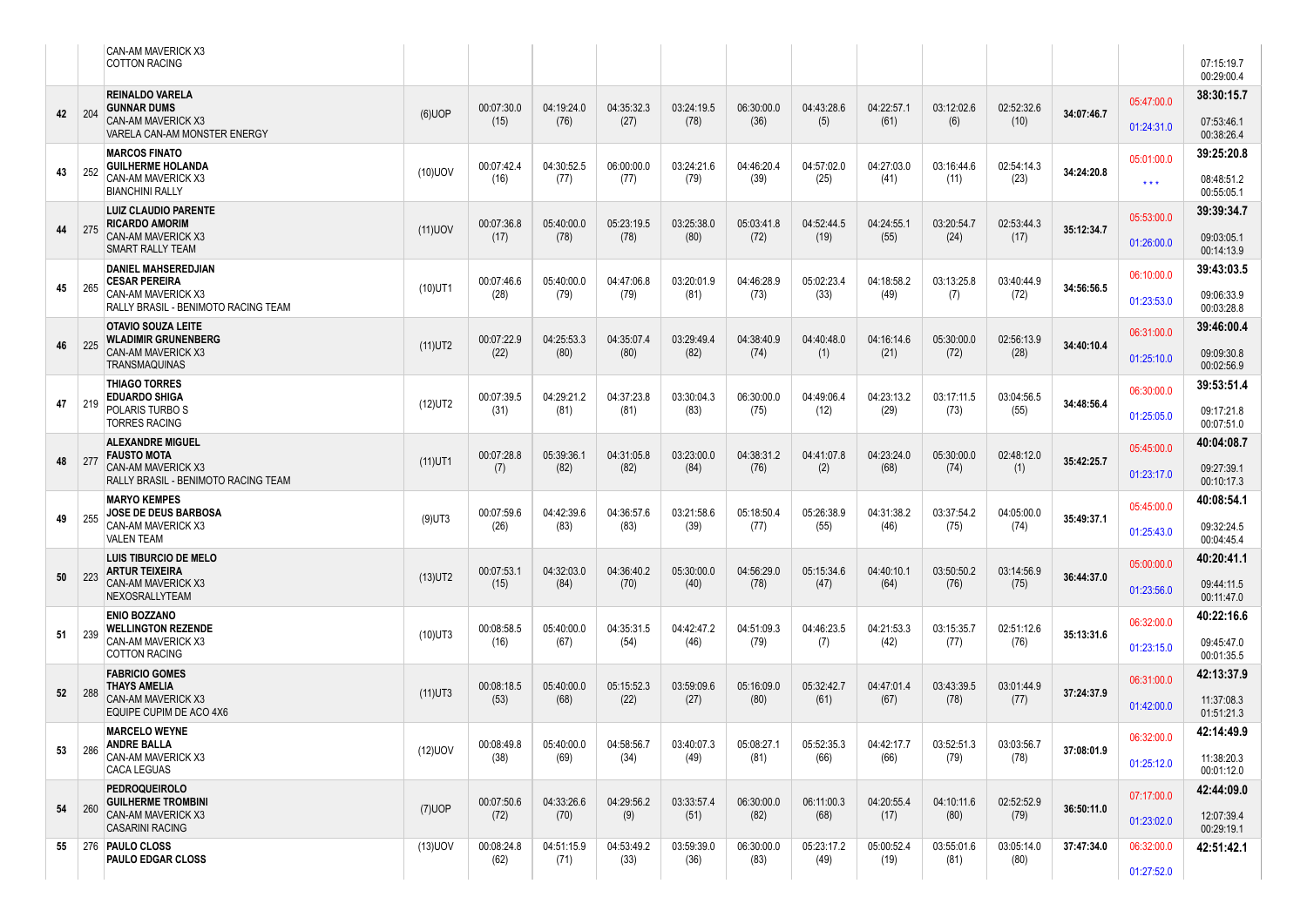|    |     | <b>CAN-AM MAVERICK X3</b><br><b>DANGO RACING</b>                                 |            |                    |                    |                    |                    |                    |                    |                    |                    |                    |            |                   | 12:15:12.5<br>00:07:33.1 |
|----|-----|----------------------------------------------------------------------------------|------------|--------------------|--------------------|--------------------|--------------------|--------------------|--------------------|--------------------|--------------------|--------------------|------------|-------------------|--------------------------|
| 56 | 222 | <b>FABIO PIRONDI</b><br><b>MARCELO RITTER</b>                                    | $(14)$ UT2 | 00:07:25.9         | 05:40:00.0         | 06:00:00.0         | 03:10:50.2         | 04:49:02.0         | 05:23:46.9         | 06:26:46.9         | 03:11:23.4         | 02:49:38.5         | 37:38:53.8 | 07:30:00.0        | 43:45:35.8               |
|    |     | <b>CAN-AM MAVERICK X3</b><br><b>COTTON RACING</b>                                |            | (70)               | (72)               | (32)               | (33)               | (84)               | (50)               | (32)               | (82)               | (81)               |            | 01:23:18.0        | 13:09:06.2<br>00:53:53.7 |
| 57 | 285 | <b>JORGE WAGENFUHR</b><br><b>RODRIGO KHEZAM</b>                                  | $(14)$ UOV | 00:07:33.3         | 04:37:45.9         | 04:32:40.7         | 03:17:01.1         | 04:53:08.7         | 07:30:00.0         | 04:24:52.1         | 03:20:17.2         | 03:02:09.7         | 35:45:28.7 | 11:06:00.0        | 45:28:27.7               |
|    |     | <b>CAN-AM MAVERICK X3</b><br>LIFE SIL                                            |            | (35)               | (73)               | (26)               | (77)               | (15)               | (71)               | (25)               | (83)               | (82)               |            | 01:23:01.0        | 14:51:58.1<br>01:42:51.9 |
| 58 | 240 | <b>BRUNO LEONARDO</b><br><b>PEDRO EURICO</b>                                     | $(12)$ UT3 | 00:10:17.7         | 04:35:31.4         | 04:42:46.2         | 03:18:25.5         | 06:30:00.0         | 05:14:55.3         | 04:43:18.1         | 03:31:45.1         | 04:05:00.0         | 36:51:59.3 | 12:00:00.0        | 47:27:46.3               |
|    |     | CAN-AM MAVERICK X3<br><b>PRO RALLY</b>                                           |            | (66)               | (74)               | (68)               | (78)               | (51)               | (72)               | (8)                | (84)               | (83)               |            | 01:24:13.0        | 16:51:16.7<br>01:59:18.6 |
| 59 | 218 | <b>GUILHERME BENCHIMOL</b><br><b>DANIEL SPOLIDORIO</b>                           | $(15)$ UT2 | 00:08:04.3         | 04:24:08.8         | 04:36:10.1         | 05:30:00.0         | 06:30:00.0         | 04:47:05.0         | 04:21:52.6         | 03:17:10.1         | 02:54:03.4         | 36:28:34.3 | 12:30:00.0        | 47:32:06.3               |
|    |     | <b>CAN-AM MAVERICK X3</b><br><b>COTTON RACING</b>                                |            | (10)               | (75)               | (62)               | (79)               | (17)               | (73)               | (3)                | (14)               | (84)               |            | 01:26:28.0        | 16:55:36.7<br>00:04:20.0 |
| 60 | 290 | <b>DANIEL MASILI GOMES</b><br><b>HELDER SIQUEIRA</b>                             | $(15)$ UOV | 00:09:28.9         | 05:40:00.0         | 05:11:06.1         | 03:43:11.2         | 05:08:44.7         | 05:13:32.1         | 06:30:00.0         | 04:21:46.1         | 03:06:06.9         | 39:03:56.0 | 12:30:00.0        | 50:03:56.0               |
|    |     | <b>CAN-AM MAVERICK X3</b><br><b>INBRA BLINDADOS - BROSOL RACING TEAM</b>         |            | (20)               | (76)               | (3)                | (80)               | (3)                | (74)               | (22)               | (72)               | (64)               |            | 01:30:00.0        | 19:27:26.4<br>02:31:49.7 |
| 61 | 270 | <b>ROBERTO VILELA FRANCA</b><br><b>ROSANA DE LIMA SOARES</b>                     | $(13)$ UT3 | 00:09:57.6         | 05:29:16.1         | 05:29:44.0         | 04:21:54.7         | 05:21:35.9         | 07:30:00.0         | 04:43:59.2         | 03:51:17.7         | 03:19:06.5         | 40:16:51.7 | 12:04:00.0        | 50:50:51.7               |
|    |     | CAN-AM MAVERICK X3<br>EQUIPE CUPIM DE ACO 4X5                                    |            | (80)               | (77)               | (58)               | (81)               | (72)               | (75)               | (23)               | (73)               | (6)                |            | 01:30:00.0        | 20:14:22.1<br>00:46:55.7 |
| 62 | 273 | <b>EDUARDO MARINI</b><br><b>GABRIEL MARTINS</b>                                  | $(16)$ UT2 | 00:20:00.0         | 05:07:18.2         | 04:58:06.7         | 03:39:53.3         | 06:30:00.0         | 05:30:15.0         | 04:36:58.5         | 05:30:00.0         | 03:00:35.7         | 39:13:07.4 | 13:09:00.0        | 50:54:12.4               |
|    |     | CAN-AM MAVERICK X3<br><b>CACA LEGUAS</b>                                         |            | (57)               | (78)               | (77)               | (82)               | (73)               | (76)               | (36)               | (74)               | (45)               |            | 01:27:55.0        | 20:17:42.8<br>00:03:20.7 |
| 63 | 284 | <b>EDUARDO TEIXEIRA</b><br><b>TULIO TANIGUCHI</b>                                | $(16)$ UOV | 00:20:00.0         | 05:40:00.0         | 06:33:30.9         | 03:45:50.2         | 05:07:58.7         | 05:24:13.1         | 04:45:54.4         | 03:43:30.1         | 03:11:34.7         | 38:32:32.0 | 13:55:00.0        | 50:57:52.1               |
|    |     | <b>CAN-AM MAVERICK X3</b><br><b>BIANCHINI RALLY</b>                              |            | (77)               | (79)               | (78)               | (83)               | (74)               | (77)               | (51)               | (75)               | (53)               |            | 01:29:40.0        | 20:21:22.5<br>00:03:39.7 |
| 64 | 279 | <b>ARNALDO MONTEIRO</b><br><b>NUNO MORAIS</b>                                    | $(17)$ UOV | 00:20:00.0         | 04:32:21.3         | 05:32:40.1         | 05:30:00.0         | 06:30:00.0         | 05:41:48.8         | 04:38:00.3         | 03:28:07.6         | 02:55:41.5         | 39:08:39.5 | 13:55:00.0        | 51:38:07.6               |
|    |     | <b>CAN-AM MAVERICK X3</b><br>MUNDIMAT RACING TEAM                                |            | (79)               | (80)               | (79)               | (84)               | (75)               | (78)               | (14)               | (76)               | (11)               |            | 01:25:32.0        | 21:01:38.0<br>00:40:15.5 |
| 65 | 258 | <b>RICARDO FRAGNANI</b><br><b>FERNANDO HENRIQUE BETTIN</b><br>CAN-AM MAVERICK X3 | $(14)$ UT3 | 00:07:50.3         | 04:48:59.6         | 05:25:06.0         | 03:24:56.6         | 04:49:04.4         | 05:28:23.0         | 04:39:06.6         | 05:30:00.0         | 04:05:00.0         | 38:18:26.5 | 15:33:00.0        | 52:21:26.5               |
|    |     | <b>DANGO RACING</b>                                                              |            | (82)               | (81)               | (80)               | (75)               | (76)               | (79)               | (60)               | (77)               | (56)               |            | 01:30:00.0        | 21:44:56.9<br>00:43:18.9 |
| 66 | 281 | <b>GILVANDO BARBOSA</b><br><b>GEORGE HAMILTON</b>                                | $(15)$ UT3 | 00:08:31.4         | 04:55:10.3         | 06:00:00.0         | 05:30:00.0         | 05:05:04.7         | 05:24:33.5         | 04:34:24.0         | 03:37:22.7         | 03:00:51.9         | 38:15:58.5 | 15:30:00.0        | 53:45:58.5               |
|    |     | CAN-AM MAVERICK X3<br><b>PRO RALLY</b>                                           |            | (83)               | (82)               | (81)               | (69)               | (77)               | (80)               | (53)               | (78)               | (3)                |            | $\star\star\star$ | 23:09:28.9<br>01:24:32.0 |
| 67 | 259 | <b>RICARDO GALLI</b><br><b>ARTHUR GOMES CARNEIRO</b>                             | $(16)$ UT3 | 00:08:03.0         | 04:32:12.5         | 04:36:18.5         | 03:34:02.0         | 06:30:00.0         | 06:16:05.5         | 04:48:57.6         | 05:30:00.0         | 02:54:04.6         | 38:49:43.7 | 16:59:00.0        | 54:23:42.7               |
|    |     | CAN-AM MAVERICK X3<br><b>VARELA RALLY TEAM</b>                                   |            | (84)               | (83)               | (82)               | (58)               | (78)               | (81)               | (10)               | (79)               | (47)               |            | 01:25:01.0        | 23:47:13.1<br>00:37:44.2 |
| 68 | 266 | <b>GLAUBER FERNANDES</b><br><b>CLAUDIA GRANDI</b>                                | $(17)$ UT3 | 00:07:59.4         | 04:59:09.5         | 06:00:00.0         | 03:29:56.0         | 04:57:09.6         | 07:30:00.0         | 04:45:38.3         | 03:32:30.4         | 03:59:52.3         | 39:22:15.5 | 15:45:00.0        | 55:07:15.5               |
|    |     | CAN-AM MAVERICK X3<br>EQUIPE CUPIM DE ACO 4X4                                    |            | (82)               | (84)               | (83)               | (54)               | (79)               | (82)               | (65)               | (80)               | (74)               |            | $\star\star\star$ | 24:30:45.9<br>00:43:32.8 |
| 69 |     | 242 WAGNER JOVENAL<br><b>FLAVIO TOLEDO</b>                                       | $(18)$ UT3 | 00:09:00.6<br>(83) | 05:40:00.0<br>(46) | 04:47:22.7<br>(16) | 05:30:00.0<br>(70) | 05:14:08.5<br>(80) | 05:40:53.7<br>(83) | 04:46:36.5<br>(70) | 04:05:34.8<br>(81) | 04:05:00.0<br>(75) | 39:58:36.8 | 16:45:00.0        | 55:19:42.8               |
|    |     |                                                                                  |            |                    |                    |                    |                    |                    |                    |                    |                    |                    |            | 01:23:54.0        |                          |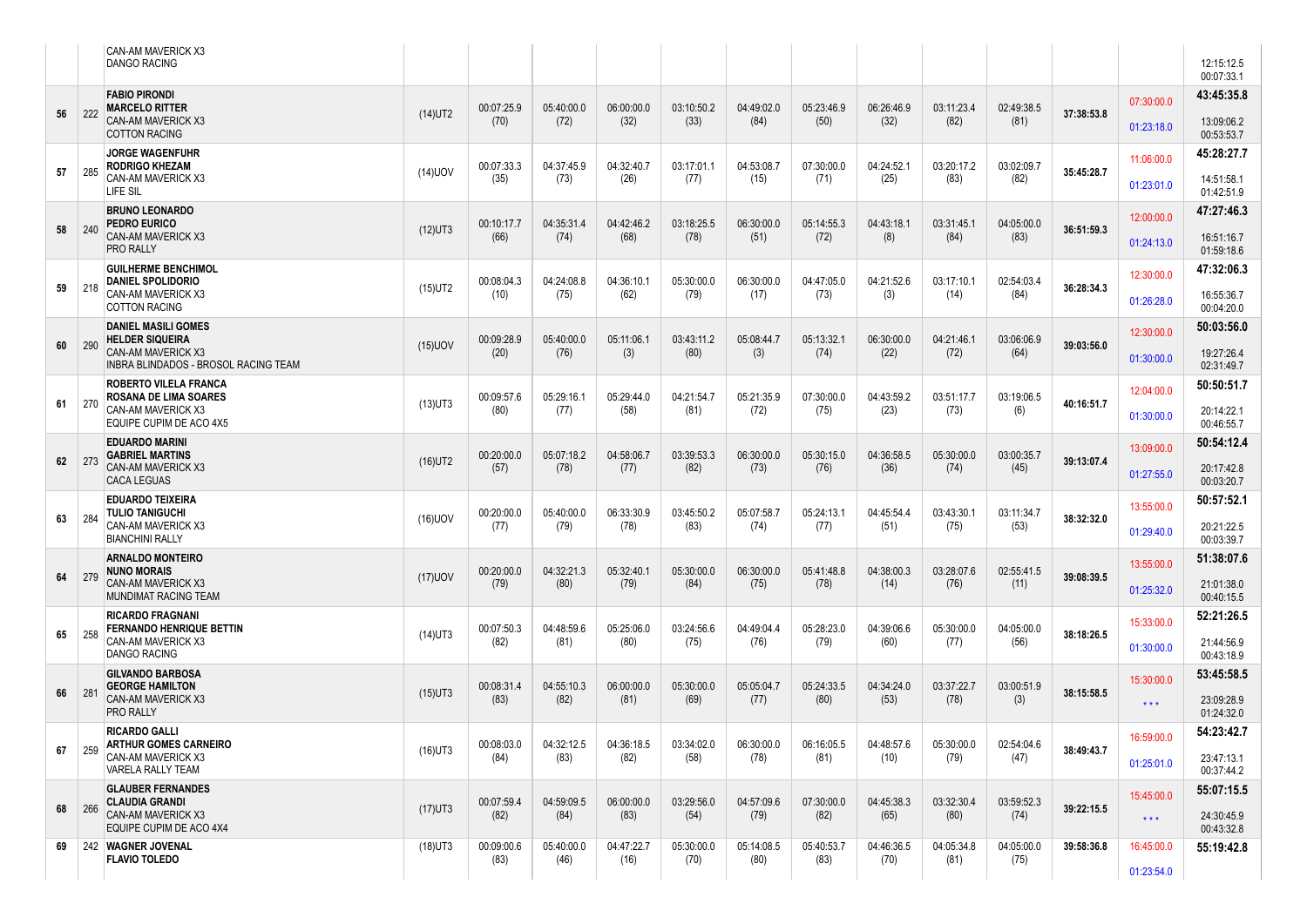|    |             | <b>CAN-AM MAVERICK X3</b><br><b>BOX ADVENTURE</b>                             |            |                    |                    |                    |                    |                    |                    |                    |                    |                    |            |                                 | 24:43:13.2<br>00:12:27.3 |
|----|-------------|-------------------------------------------------------------------------------|------------|--------------------|--------------------|--------------------|--------------------|--------------------|--------------------|--------------------|--------------------|--------------------|------------|---------------------------------|--------------------------|
|    |             | <b>JOHN MONTEATH</b><br><b>PAULO MEDINA</b>                                   |            | 00:07:23.8         | 04:26:03.0         | 04:32:37.3         | 03:17:35.1         | 06:07:56.5         | 07:30:00.0         | 06:30:00.0         | 03:38:29.1         | 02:56:56.7         |            | 21:15:00.0                      | 58:58:22.5               |
| 70 | 238         | <b>CAN-AM MAVERICK X3</b><br><b>BOX ADVENTURE</b>                             | $(17)$ UT2 | (84)               | (55)               | (46)               | (3)                | (81)               | (84)               | (24)               | (82)               | (76)               | 39:07:01.5 | 01:23:39.0                      | 28:21:52.9<br>03:38:39.7 |
| 71 | 207         | <b>ROBERTO KELLER</b><br><b>RICARDO MAGNAGO</b>                               | $(18)$ UT2 | 00:07:58.7         | 04:28:21.7         | 04:41:26.4         | 03:16:15.6         | 04:55:36.8         | 06:21:50.5         | 04:51:17.0         | 05:30:00.0         | 04:05:00.0         | 38:17:46.7 | 23:14:00.0                      | 60:06:01.7               |
|    |             | <b>CAN-AM MAVERICK X3</b><br><b>MADCAT PERFORMANCE</b>                        |            | (82)               | (61)               | (30)               | (18)               | (82)               | (45)               | (54)               | (83)               | (77)               |            | 01:25:45.0                      | 29:29:32.1<br>01:07:39.2 |
| 72 | 245         | <b>MIGUEL MARIOTTI</b><br><b>CLAUDIO RIESER</b><br><b>CAN-AM MAVERICK X3</b>  | $(19)$ UT3 | 00:07:27.9         | 05:40:00.0         | 04:45:46.8         | 05:30:00.0         | 04:50:47.6         | 05:42:44.3         | 06:30:00.0         | 05:30:00.0         | 03:02:18.5         | 41:39:05.0 | 20:11:00.0                      | 60:20:05.1               |
|    |             | <b>DANGO RACING</b>                                                           |            | (83)               | (67)               | (66)               | (22)               | (83)               | (8)                | (13)               | (84)               | (78)               |            | 01:30:00.0                      | 29:43:35.5<br>00:14:03.4 |
| 73 | 287         | <b>RICARDO CABRAL</b><br>PAULO CAMPELO<br>CAN-AM MAVERICK X3                  | $(19)$ UT2 | 00:08:57.3<br>(84) | 05:02:15.7<br>(68) | 05:07:34.7<br>(73) | 03:51:50.9<br>(77) | 05:49:44.<br>(84)  | 07:30:00.0<br>(44) | 06:30:00.0<br>(71) | 03:47:42.4<br>(47) | 03:14:18.2<br>(79) | 41:02:23.3 | 21:15:00.0                      | 60:47:48.3<br>30:11:18.7 |
|    |             | <b>POCORRE</b><br><b>CAROLINA HANISCH</b>                                     |            |                    |                    |                    |                    |                    |                    |                    |                    |                    |            | 01:29:35.0                      | 00:27:43.2<br>61:58:36.1 |
| 74 | 282         | <b>CAMILA HANISCH</b><br>CAN-AM MAVERICK X3                                   | $(20)$ UT2 | 00:09:31.4<br>(34) | 05:31:59.6<br>(69) | 05:47:59.6<br>(61) | 03:43:05.2<br>(78) | 05:12:55.5<br>(2)  | 07:30:00.0<br>(71) | 06:30:00.0<br>(72) | 05:13:20.8<br>(58) | 03:19:44.0<br>(80) | 42:58:36.0 | 20:30:00.0<br>01:30:00.0        | 31:22:06.5               |
|    |             | <b>PHW RACING</b><br><b>CRISTIAN DOMECG</b>                                   |            |                    |                    |                    |                    |                    |                    |                    |                    |                    |            | 26:00:00.0                      | 01:10:47.8<br>63:02:06.9 |
| 75 | 231         | <b>JOAO LUIS STAL</b><br><b>CAN-AM MAVERICK X3</b><br><b>COTTON RACING</b>    | $(21)$ UT2 | 00:07:34.8<br>(67) | 04:28:33.7<br>(70) | 04:29:58.6<br>(84) | 03:17:51.7<br>(79) | 04:53:14.8<br>(65) | 05:02:56.3<br>(72) | 06:30:00.0<br>(73) | 05:30:00.0<br>(10) | 04:05:00.0<br>(81) | 38:25:09.9 | 01:23:03.0                      | 32:25:37.3<br>01:03:30.8 |
|    |             | <b>CRISTIANO BATISTA</b><br><b>ROBLEDO NICOLETTI</b>                          |            | 00:07:09.2         | 04:37:42.0         | 04:29:36.7         | 03:15:42.4         | 06:30:00.0         | 07:30:00.0         | 06:30:00.0         | 03:23:47.1         | 02:49:14.5         |            | 27:00:00.0                      | 64:47:15.9               |
| 76 | $\vert$ 210 | <b>CAN-AM MAVERICK X3</b><br><b>TRANSMAQUINAS</b>                             | $(8)$ UOP  | (54)               | (71)               | (74)               | (80)               | (41)               | (73)               | (74)               | (53)               | (82)               | 39:13:11.9 | 01:25:56.0                      | 34:10:46.3<br>01:45:09.0 |
| 77 | 289         | <b>FREDERICO MACEDO</b><br><b>NICKOLAS POMBO</b>                              | $(1)$ UEX  | 00:08:16.3         | 05:40:00.0         | 04:41:42.4         | 03:28:14.8         | 06:30:00.0         | 07:30:00.0         | 06:03:48.1         | 04:09:57.7         | 02:58:22.4         | 41:10:21.7 | 27:41:00.0                      | 67:24:40.7               |
|    |             | <b>GIAFFONE EXO NB-HYBRID</b><br><b>GIAFFONE RACING</b>                       |            | (52)               | (72)               | (71)               | (81)               | (30)               | (74)               | (75)               | (60)               | (83)               |            | 01:26:41.0                      | 36:48:11.1<br>02:37:24.8 |
| 78 | 261         | <b>RAFAEL CASSOL</b><br><b>MINAE MIYAUTI</b><br><b>GIAFFONE EXO NB-HYBRID</b> | $(2)$ UEX  | 00:07:56.3<br>(73) | 05:40:00.0<br>(73) | 04:44:17.0<br>(77) | 03:55:39.8<br>(82) | 04:49:46.0<br>(63) | 07:30:00.0<br>(75) | 06:30:00.0<br>(76) | 03:23:18.0<br>(68) | 02:56:54.5<br>(84) | 39:37:51.5 | 32:30:00.0                      | 70:44:33.6<br>40:08:04.0 |
|    |             | <b>GIAFFONE RACING</b><br><b>JOAO VALENTIM</b>                                |            |                    |                    |                    |                    |                    |                    |                    |                    |                    |            | 01:23:18.0                      | 03:19:52.9<br>76:51:04.6 |
| 79 | 229         | <b>HENRIQUE CORREIA</b><br><b>CAN-AM MAVERICK X3</b>                          | $(12)$ UT1 | 00:07:27.3<br>(9)  | 04:23:53.6<br>(74) | 05:21:30.2<br>(78) | 03:13:35.1<br>(83) | 04:47:19.9<br>(56) | 04:50:14.5<br>(76) | 06:30:00.0<br>(77) | 05:30:00.0<br>(61) | 04:05:00.0<br>(21) | 38:49:00.5 | 39:30:00.0                      | 46:14:34.1               |
|    |             | <b>VALEN TEAM</b><br><b>KAIQUE BENTIVOGLIO</b>                                |            |                    |                    |                    |                    |                    |                    |                    |                    |                    |            | 01:27:56.0                      | 06:06:30.1<br>80:55:32.8 |
| 80 | 213         | <b>ARMANDO MIRANDA</b><br>POLARIS RZR PRO XP<br>POLARIS ONE                   | $(22)$ UT2 | 00:08:15.1<br>(49) | 05:40:00.0<br>(75) | 06:00:00.0<br>(79) | 03:22:22.8<br>(84) | 04:50:39.6<br>(72) | 07:30:00.0<br>(77) | 04:34:15.3<br>(78) | 05:30:00.0<br>(4)  | 04:05:00.0<br>(59) | 41:40:32.8 | 39:15:00.0<br>$\star\star\star$ | 50:19:03.2<br>04:04:28.2 |
|    |             | <b>TOMAS LUZA</b><br><b>ANA PAULA FRANCIOSI</b>                               |            | 00:07:22.4         | 04:26:30.1         | 04:34:34.5         | 03:07:45.0         | 04:44:21.2         | 07:30:00.0         | 06:30:00.0         | 05:30:00.0         | 04:05:00.0         |            | 42:15:00.0                      | 81:27:11.2               |
| 81 | 216         | CAN-AM MAVERICK X3<br><b>COTTON RACING</b>                                    | $(23)$ UT2 | (50)               | (76)               | (80)               | (61)               | (73)               | (78)               | (79)               | (21)               | (65)               | 40:35:33.2 | 01:23:22.0                      | 50:50:41.6<br>00:31:38.4 |
| 82 | 234         | <b>DIOGO DE MESQUITA</b><br><b>DECO MUNIZ</b>                                 | $(24)$ UT2 | 00:07:30.7         | 04:51:22.0         | 06:00:00.0         | 05:30:00.0         | 06:30:00.0         | 07:30:00.0         | 06:30:00.0         | 03:10:00.6         | 02:55:12.2         | 43:04:05.5 | 39:16:00.0                      | 82:20:05.5               |
|    |             | <b>CAN-AM MAVERICK X3</b><br><b>KADOO RACING</b>                              |            | (14)               | (77)               | (81)               | (73)               | (74)               | (79)               | (80)               | (41)               | (42)               |            | $\star\star\star$               | 51:43:35.9<br>00:52:54.3 |
| 83 |             | 246 ADRIANO BENVENUTTI<br><b>RICARDO ROCHA</b>                                | $(9)$ UOP  | 00:07:57.5<br>(71) | 04:31:47.6<br>(78) | 04:34:06.9<br>(82) | 03:25:04.0<br>(57) | 04:58:47.9<br>(75) | 07:30:00.0<br>(80) | 06:30:00.0<br>(81) | 05:30:00.0<br>(12) | 04:05:00.0<br>(60) | 41:12:43.9 | 43:00:00.0                      | 82:49:41.9               |
|    |             |                                                                               |            |                    |                    |                    |                    |                    |                    |                    |                    |                    |            | 01:23:02.0                      |                          |